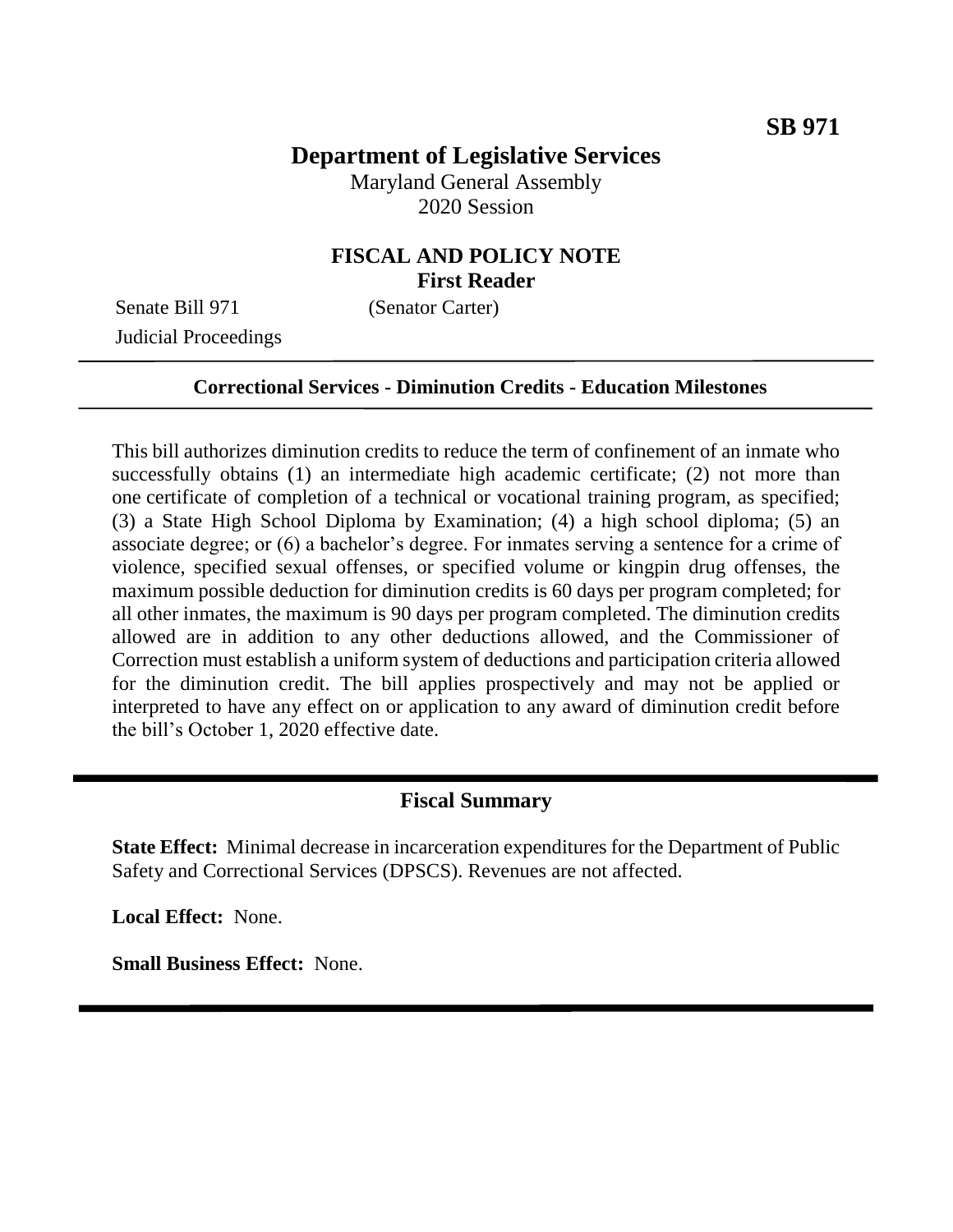## **Analysis**

## **Current Law:**

### *Diminution Credits*

Generally, inmates sentenced to a State correctional facility are entitled to earn diminution of confinement credits to reduce the lengths of their incarcerations. The following types of inmates may not earn diminution credits:

- an inmate who is serving a sentence for first- or second-degree rape against a victim younger than 16;
- an inmate who is serving a sentence for first- or second-degree sexual offense, as the offenses existed before October 1, 2017, against a victim younger than 16;
- an inmate who is serving a repeat sentence for third-degree sexual offense against a victim younger than 16; and
- an inmate imprisoned for a lifetime sexual offender supervision violation.

In addition, an inmate whose mandatory supervision release has been revoked may not be awarded any new diminution credits on the term of confinement for which the inmate was on mandatory supervision release.

Diminution credits are deducted from an inmate's "term of confinement," which is defined as (1) the length of the sentence, for a single sentence or (2) the period from the first day of the sentence that begins first through the last day of the sentence that ends last, for concurrent sentences, partially concurrent sentences, consecutive sentences, or a combination of concurrent and consecutive sentences.

Diminution credits are made for good conduct, work tasks, education, and special projects or programs.

*For sentences imposed before October 1, 1992*: Good conduct credits are awarded at a rate of five days per month regardless of the offense.

*For sentences imposed between October 1, 1992, and October 1, 2017:* Good conduct credits are awarded at the rate of 5 days per month if the inmate's term of confinement includes a sentence for a crime of violence or distribution of controlled dangerous substances. Good conduct credits are awarded at the rate of 10 days per month for all other inmates (except for those inmates who are statutorily prohibited from earning diminution credits). Credits for work tasks and education may be awarded at the rate of up to 5 days per month. Special project credits may be awarded at the rate of up to 10 days per month.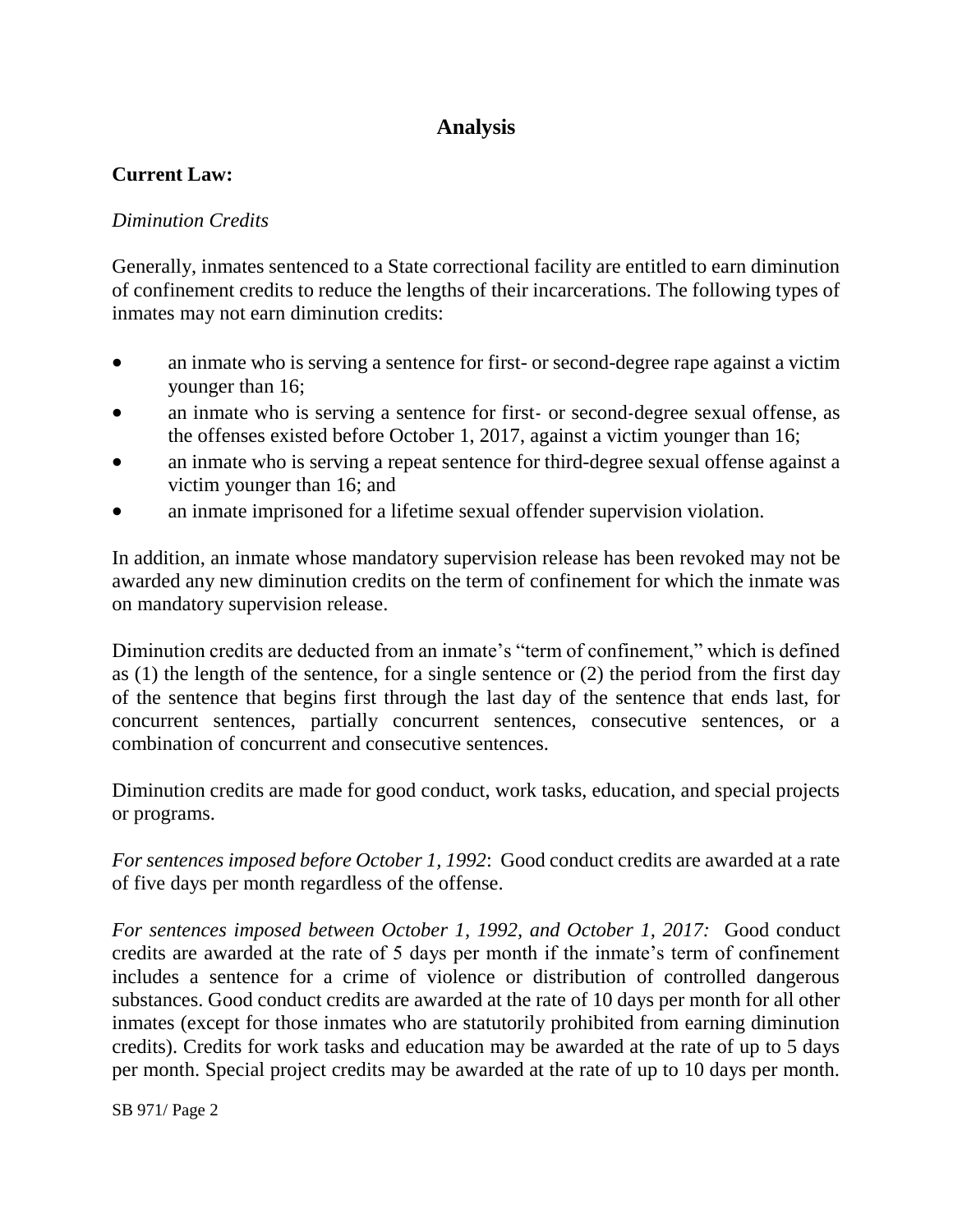Such inmates may not be allowed a total deduction, including good conduct credits, of more than 20 days per month.

*For sentences imposed on October 1, 2017, or later:* Chapter 515 of 2016 increased the maximum possible deduction for diminution credits from 20 days to 30 days per calendar month, except for inmates serving a sentence in a State correctional facility for a crime of violence, specified sexual offenses, or specified volume or kingpin drug offenses. Also, except for that same group of inmates, the deduction for special selected work projects or other special programs, including recidivism reduction programming, increased from 10 days to 20 days per calendar month. In addition, the maximum deduction for diminution credits increased for an individual who is serving a sentence in a local correctional facility (for a crime other than a crime of violence or specified volume drug offenses) from 5 days to 10 days per month.

**State Expenditures:** DPSCS advises that currently there are approximately 298 inmates in a diploma or certificate bearing program and 1,427 inmates enrolled in an occupational or vocational program requiring at least 600 hours of coursework. DPSCS also advises that an inmate is generally enrolled in a qualifying program for between one to three years. However, it is unlikely that a significant number of inmates who complete a qualifying program would be eligible for the additional diminution credits multiple times during a period of incarceration. Thus, it is also unlikely that a significant number of inmates receive the maximum of 90 diminution credits more than once. As a result, general fund expenditures likely decrease minimally.

Persons serving a sentence longer than 18 months are incarcerated in State correctional facilities. Currently, the average total cost per inmate, including overhead, is estimated at \$3,700 per month. Persons serving a sentence of one year or less in a jurisdiction other than Baltimore City are sentenced to local detention facilities. For persons sentenced to a term of between 12 and 18 months, the sentencing judge has the discretion to order that the sentence be served at a local facility or a State correctional facility. The State provides assistance to the counties for locally sentenced inmates and for (1) inmates who are sentenced to and awaiting transfer to the State correctional system; (2) sentenced inmates confined in a local detention center between 12 and 18 months; and (3) inmates who have been sentenced to the custody of the State but are confined in or who receive reentry or other prerelease programming and services from a local facility.

The State does not pay for pretrial detention time in a local correctional facility. Persons sentenced in Baltimore City are generally incarcerated in State correctional facilities. The Baltimore Pretrial Complex, a State-operated facility, is used primarily for pretrial detentions.